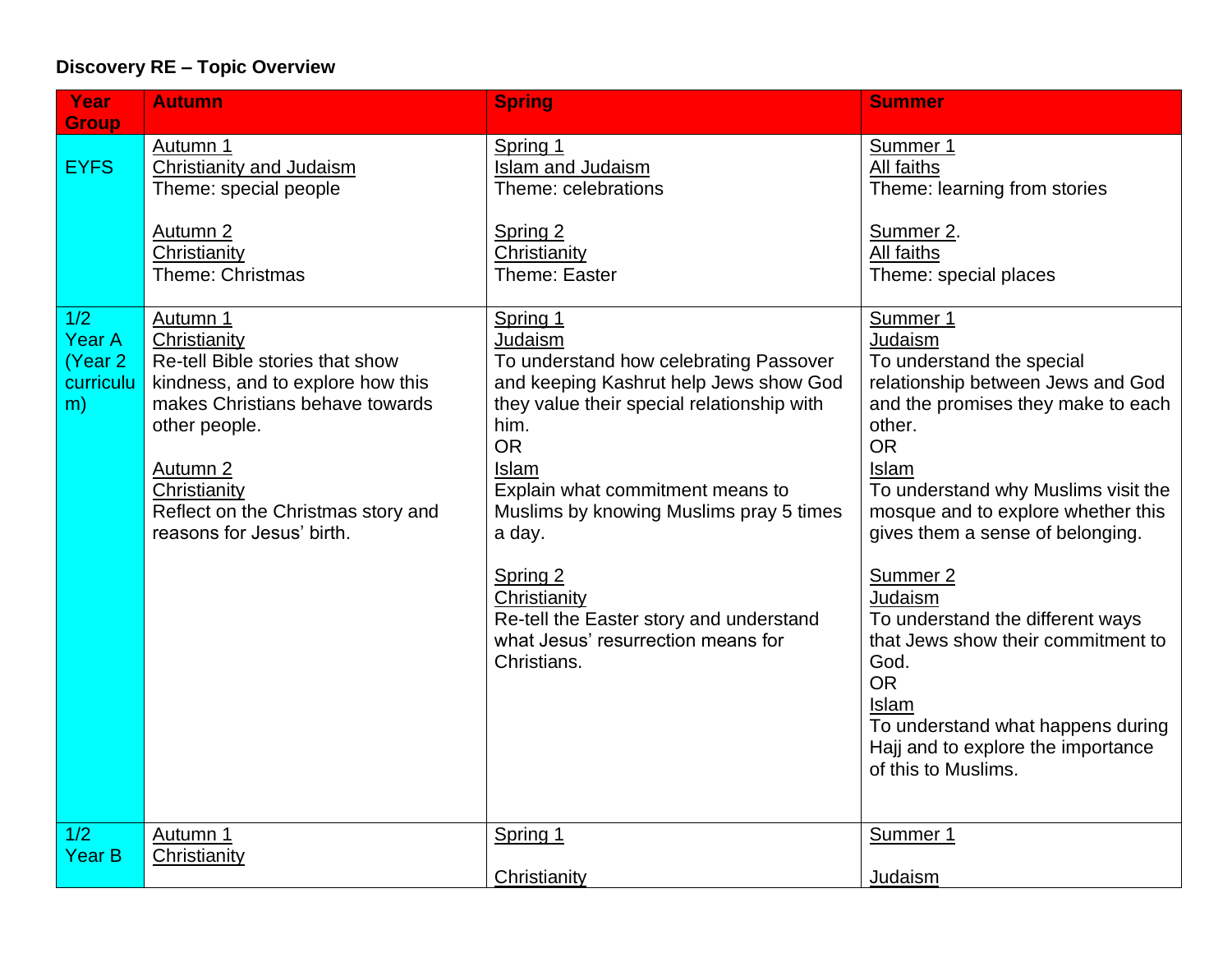| (Year 1<br>curriculu<br>m) | Re-tell the Christian Creation story and<br>explore how Christians behave<br>towards nature and the environment.<br>Autumn <sub>2</sub>                                                                                                                              | Identify when it is easy and difficult to show<br>friendship and explore when Jesus may<br>have found it difficult.                   | Learn to empathise with Jewish<br>children by understanding what they<br>do during Shabbat and why it is<br>important to them.                 |
|----------------------------|----------------------------------------------------------------------------------------------------------------------------------------------------------------------------------------------------------------------------------------------------------------------|---------------------------------------------------------------------------------------------------------------------------------------|------------------------------------------------------------------------------------------------------------------------------------------------|
|                            | Christianity                                                                                                                                                                                                                                                         | Spring 2                                                                                                                              | Summer 2                                                                                                                                       |
|                            | Reflect on the Christmas story and<br>decide what gifts would be meaningful<br>for Jesus.                                                                                                                                                                            | To understand that Jesus is special to<br>Christians and how his welcome to Palm<br>Sunday shows this.                                | <b>Judaism</b><br>Learn to empathise with Jewish<br>children by understanding how it<br>feels for them to take part in<br>Chanukah activities. |
| 3/4                        | Autumn 1                                                                                                                                                                                                                                                             | Spring 1                                                                                                                              | Summer 1                                                                                                                                       |
| <b>Year A</b><br>(Year 4   | Judaism<br>Recognise the special relationship                                                                                                                                                                                                                        | Judaism<br>To understand how celebrating Passover                                                                                     | Judaism<br>To enquire as to the best way for a                                                                                                 |
| curriculu                  | Jews have with God and the promises                                                                                                                                                                                                                                  | and keeping Kashrut helps Jews show God                                                                                               | Jew to show commitment to God.                                                                                                                 |
| m)                         | they make to each other.                                                                                                                                                                                                                                             | they value their special relationship with                                                                                            |                                                                                                                                                |
|                            | Autumn 2<br>Christianity<br>To understand the most significant part<br>of the Nativity story for Christmas<br>today.<br>To understand whether sacred texts<br>have to be 'true' to help people<br>understand their religion.<br>To question whether the arts help to | him.<br>Spring 2<br>Christianity<br>To understand how Jesu' life, death and<br>resurrection teachers Christians about<br>forgiveness. | Summer 2<br>Christianity<br>To question whether people need to<br>go to church to show they are<br>Christians.                                 |
|                            | communicate religious beliefs.                                                                                                                                                                                                                                       |                                                                                                                                       |                                                                                                                                                |
| 3/4<br><b>Year B</b>       | Autumn 1                                                                                                                                                                                                                                                             | Spring 1                                                                                                                              | Summer 1                                                                                                                                       |
|                            | Hinduism                                                                                                                                                                                                                                                             | Christianity                                                                                                                          | Hinduism                                                                                                                                       |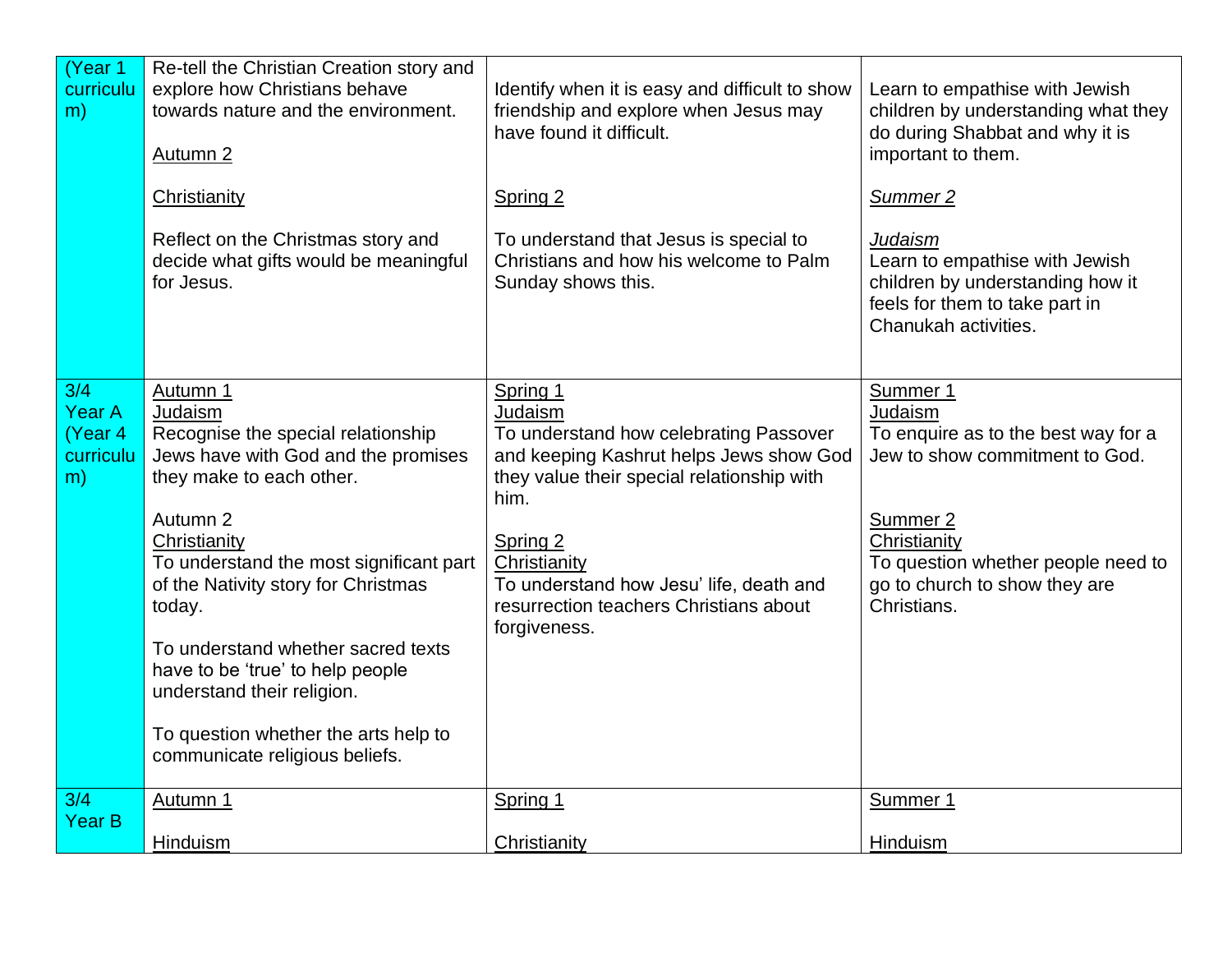| (Year 3)<br>curriculu<br>m)                         | Investigate the festival of Diwali and<br>whether the celebrations bring a sense<br>of belonging to Hindus.                                                                                                                  | To retell Bible stories when miracles have<br>happened and to question whether Jesus<br>really did perform miracles.                                                      | To understand the Hindu belief that<br>there is one God with many different<br>aspects.                                                                                                                                        |
|-----------------------------------------------------|------------------------------------------------------------------------------------------------------------------------------------------------------------------------------------------------------------------------------|---------------------------------------------------------------------------------------------------------------------------------------------------------------------------|--------------------------------------------------------------------------------------------------------------------------------------------------------------------------------------------------------------------------------|
|                                                     | <b>OR</b><br>Sikhism<br>Understand the reasons why a Sikh<br>may choose to join the Khalsa.                                                                                                                                  |                                                                                                                                                                           | <b>OR</b><br>Sikhism<br>Explore how Sikh beliefs affect their<br>way of life and the importance they<br>place on sharing.                                                                                                      |
|                                                     | Autumn 2<br>Has Christmas lost its true meaning?                                                                                                                                                                             | Spring 2<br>To recall key events in the Easter story and<br>understand the symbolism of hope in<br>Jesus' crucifixion.                                                    | Summer 2<br>Hinduism<br>Understand the significance of the<br>River Ganges for Hindus and non-<br>Hindus.<br><b>OR</b><br><b>Sikhism</b><br>Understand the different ways Sikhs<br>show their commitment to God.               |
| 5/6<br><b>Year A</b><br>(Year 5)<br>curriculu<br>m) | Autumn 1<br>Sikhism<br>Compare the different ways Sikhs put<br>their religion into practice.<br><b>OR</b><br>Hinduism<br>To understand how Hindus show their<br>commitment to God and to evaluate if<br>there is a best way. | Spring 1<br>Hinduism<br>To understand the Hindu belief that there is<br>one God with many different aspects.                                                              | Summer 1<br><b>Sikhism</b><br>To understand how Sikhs show their<br>commitment to God and to evaluate<br>if there is a best way.<br><b>OR</b><br>Hinduism<br>To understand the impact of certain<br>beliefs on a Hindu's life. |
|                                                     | Autumn 2<br>Christianity<br>Evaluate the different accounts of the<br>Christmas story and understand that<br>stories can be true in different ways.                                                                          | Spring 2<br>Christianity<br>To question whether God intended Jesus<br>to be crucified or whether Jesus' crucifixion<br>was the consequence of events during<br>Holy week. | Summer 2<br>Christianity<br>To understand how Christians show<br>their commitment to God and to<br>evaluate if there is a best way.                                                                                            |